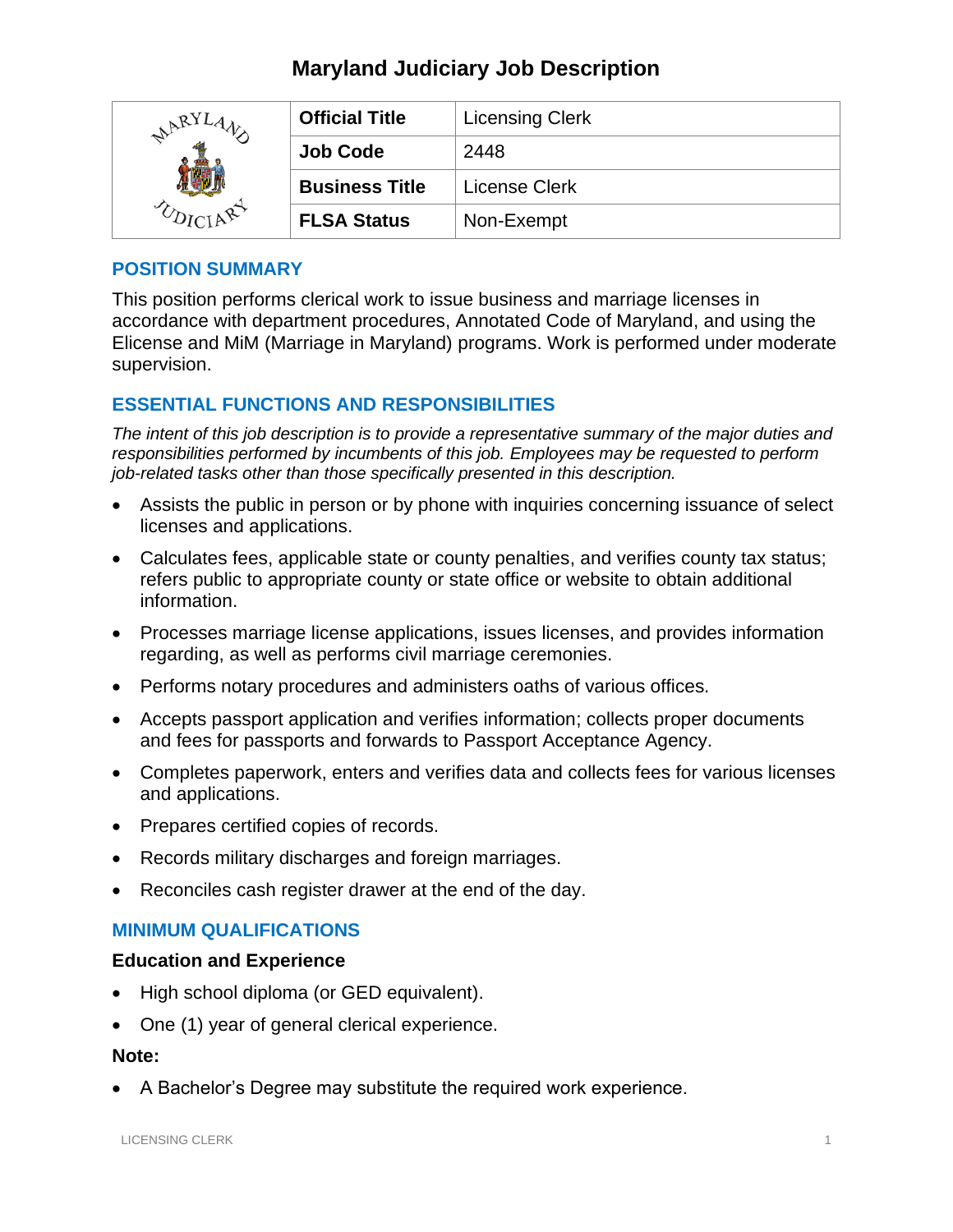# **Maryland Judiciary Job Description**

- A Paralegal/Associates Degree or 60 college credits may substitute the required work experience.
- A Paralegal Certificate may substitute the required work experience.

## **KNOWLEDGE, SKILLS, AND ABILITIES**

#### **Knowledge of:**

- General office practices, procedures, and equipment.
- Judicial policies, procedures, and forms.
- Customer service etiquette.

### **Skill in:**

- Applying job-related terminology, codes, policies, procedures, rules, regulations, and laws.
- Communicating information effectively.
- Analyzing records, reports, and other business documents and noting details and facts pertinent to this assignment.

### **Ability to:**

- Use standard office and business equipment including, but not limited to, personal computers, word processing, spreadsheets, database software, copier, microfilm machine, register, scanner, fax machine, etc.
- Use and maintain alphabetical and numerical filing systems.
- Communicate clearly, tactfully, and effectively with judges, the public, police agencies, attorneys, and other court officials and personnel, both verbally and in writing.
- Understand and carry out complex verbal and written instructions.
- Exercise independent judgment in interpreting and applying appropriate policy, procedure, rule, law, and/or regulation to a situation.
- Multitask, adjust to situations quickly, set priorities, and handle pressure in a fastpaced environment.

## **SUPERVISORY RESPONSIBILITIES**

This position does not have formal supervisory responsibilities over other employees.

## **PHYSICAL DEMANDS**

*The physical demands described here are representative of those that must be met by an employee to successfully perform the essential functions of this job. Reasonable accommodations may be made to enable individuals with disabilities to perform the essential functions.*

This position involves sedentary work, exerting up to 10 pounds of force occasionally, and/or negligible amount of force frequently or constantly to lift, carry, push, pull, or